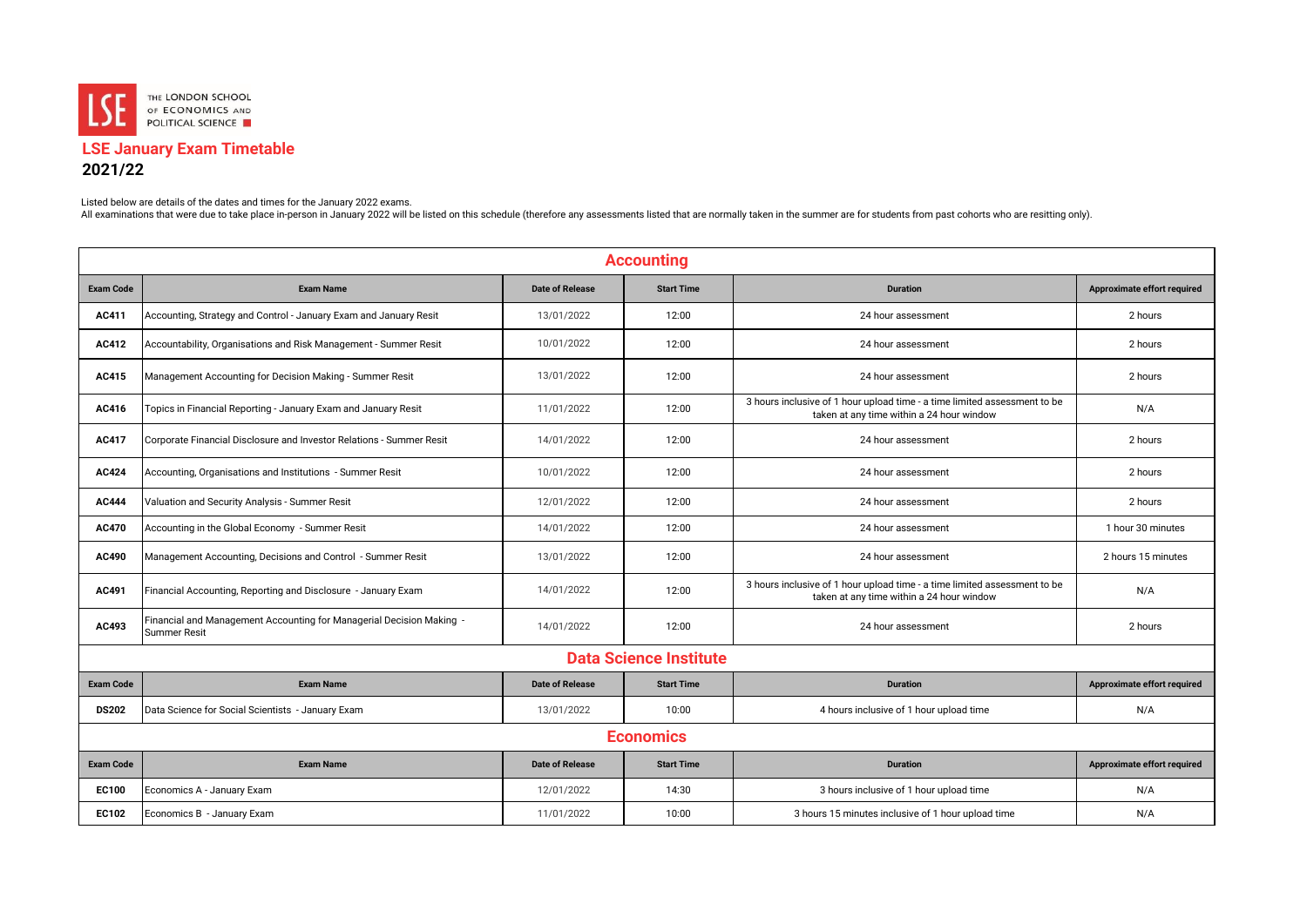| EC1A3        | Microeconomics I - January Exam                              | 11/01/2022 | 10:00 | 3 hours inclusive of 1 hour upload time            | N/A |
|--------------|--------------------------------------------------------------|------------|-------|----------------------------------------------------|-----|
| <b>EC1A5</b> | Microeconomics I - January Exam                              | 12/01/2022 | 14:30 | 3 hours inclusive of 1 hour upload time            | N/A |
| <b>EC1P1</b> | Economics - January Exam                                     | 14/01/2022 | 10:00 | 3 hours inclusive of 1 hour upload time            | N/A |
| EC201        | Microeconomic Principles I - January Exam                    | 14/01/2022 | 14:30 | 2 hours 15 minutes inclusive of 1 hour upload time | N/A |
| <b>EC202</b> | Microeconomic Principles II - January Exam                   | 14/01/2022 | 14:30 | 2 hours 15 minutes inclusive of 1 hour upload time | N/A |
| EC210        | Macroeconomic Principles - January Exam                      | 12/01/2022 | 14:30 | 2 hours 15 minutes inclusive of 1 hour upload time | N/A |
| <b>EC220</b> | Introduction to Econometrics - January Exam                  | 11/01/2022 | 14:30 | 2 hours 15 minutes inclusive of 1 hour upload time | N/A |
| <b>EC221</b> | Principles of Econometrics - January Exam                    | 11/01/2022 | 14:30 | 2 hours 15 minutes inclusive of 1 hour upload time | N/A |
| <b>EC230</b> | Economics in Public Policy - January Exam                    | 11/01/2022 | 10:00 | 3 hours 15 minutes inclusive of 1 hour upload time | N/A |
| EC402        | Econometrics - January Exam and January Resit                | 14/01/2022 | 10:00 | 3 hours 10 minutes inclusive of 1 hour upload time | N/A |
| <b>EC402</b> | Econometrics - Summer Resit                                  | 11/01/2022 | 14:30 | 3 hours 10 minutes inclusive of 1 hour upload time | N/A |
| EC411        | Microeconomics - Summer Resit                                | 11/01/2022 | 10:00 | 3 hours 10 minutes inclusive of 1 hour upload time | N/A |
| <b>EC411</b> | Microeconomics - January Exam and January Resit              | 12/01/2022 | 14:30 | 3 hours 10 minutes inclusive of 1 hour upload time | N/A |
| EC413        | Macroeconomics - January Exam and January Resit              | 10/01/2022 | 10:00 | 3 hours 15 minutes inclusive of 1 hour upload time | N/A |
| EC413        | Macroeconomics - Summer Resit                                | 13/01/2022 | 10:00 | 3 hours 15 minutes inclusive of 1 hour upload time | N/A |
| <b>EC417</b> | Advanced Macroeconomics - Summer Resit                       | 10/01/2022 | 10:00 | 3 hours 15 minutes inclusive of 1 hour upload time | N/A |
| <b>EC417</b> | Advanced Macroeconomics - January Exam and January Resit     | 14/01/2022 | 10:00 | 3 hours inclusive of 1 hour upload time            | N/A |
| <b>EC423</b> | Labour Economics - Summer Resit                              | 13/01/2022 | 14:30 | 3 hours 15 minutes inclusive of 1 hour upload time | N/A |
| <b>EC424</b> | Monetary Economics and Aggregate Fluctuations - Summer Resit | 10/01/2022 | 14:30 | 3 hours 15 minutes inclusive of 1 hour upload time | N/A |
| <b>EC427</b> | The Economics of Industry - Summer Resit                     | 12/01/2022 | 10:00 | 3 hours 15 minutes inclusive of 1 hour upload time | N/A |
| <b>EC428</b> | Development and Growth - Summer Resit                        | 12/01/2022 | 10:00 | 3 hours 15 minutes inclusive of 1 hour upload time | N/A |
| <b>EC442</b> | Macroeconomics for MRes students - Summer Resit              | 13/01/2022 | 14:30 | 4 hours 15 minutes inclusive of 1 hour upload time | N/A |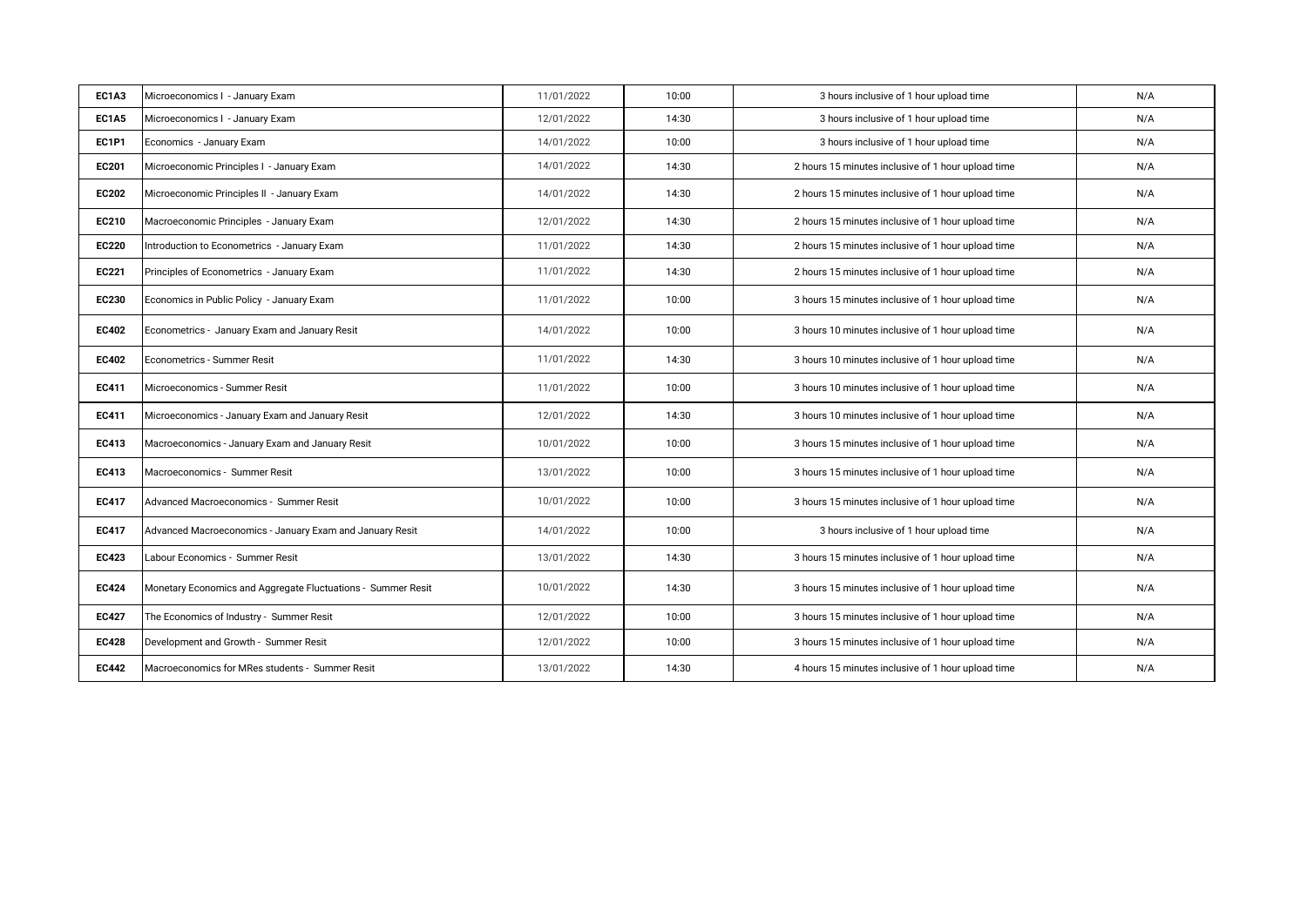| <b>EC443</b>     | Econometrics for MRes students - Summer Resit                        | 10/01/2022             | 14:30             | 4 hours 15 minutes inclusive of 1 hour upload time     | N/A                         |  |  |
|------------------|----------------------------------------------------------------------|------------------------|-------------------|--------------------------------------------------------|-----------------------------|--|--|
| <b>EC453</b>     | Political Economy - Summer Resit                                     | 12/01/2022             | 10:00             | 3 hours inclusive of 1 hour upload time                | N/A                         |  |  |
| <b>EC476</b>     | Contracts and Organisations - Summer Resit                           | 13/01/2022             | 14:30             | 3 hours inclusive of 1 hour upload time                | N/A                         |  |  |
| <b>EC484</b>     | Econometric Analysis - Summer Resit                                  | 12/01/2022             | 10:00             | 3 hours inclusive of 1 hour upload time                | N/A                         |  |  |
| <b>EC484</b>     | Econometric Analysis - January Exam                                  | 13/01/2022             | 10:00             | 3 hours inclusive of 1 hour upload time                | N/A                         |  |  |
| <b>EC485</b>     | Further Topics in Econometrics - January Exam                        | 10/01/2022             | 10:00             | 2 hours inclusive of 1 hour upload time                | N/A                         |  |  |
| <b>EC487</b>     | Advanced Microeconomics - January Exam and January Resit             | 11/01/2022             | 14:30             | 3 hours inclusive of 1 hour upload time                | N/A                         |  |  |
| <b>EC487</b>     | <b>Advanced Microeconomics - Summer Resit</b>                        | 11/01/2022             | 14:30             | 3 hours inclusive of 1 hour upload time                | N/A                         |  |  |
| EC4B6            | Microeconomics for MSc F&E - January Exam                            | 12/01/2022             | 14:30             | 3 hours 10 minutes inclusive of 1 hour upload time     | N/A                         |  |  |
| <b>EC518</b>     | Topics in Advanced Econometrics for Research Students - January Exam | 10/01/2022             | 10:00             | 3 hours inclusive of 1 hour upload time                | N/A                         |  |  |
|                  | <b>Finance</b>                                                       |                        |                   |                                                        |                             |  |  |
| <b>Exam Code</b> | <b>Exam Name</b>                                                     | <b>Date of Release</b> | <b>Start Time</b> | <b>Duration</b>                                        | Approximate effort required |  |  |
| <b>FM402</b>     | Financial Risk Analysis - Summer Resit                               | 11/01/2022             | 12:00             | 24 hour assessment                                     | 2 hours                     |  |  |
|                  |                                                                      |                        |                   |                                                        |                             |  |  |
| <b>FM403</b>     | Management and Regulation of Risk - Summer Resit                     | 13/01/2022             | 12:00             | 24 hour assessment                                     | 2 hours                     |  |  |
| <b>FM413</b>     | Fixed Income Markets - Summer Resit                                  | 14/01/2022             | 12:00             | 24 hour assessment                                     | 2 hours                     |  |  |
| <b>FM421</b>     | Applied Corporate Finance - Summer Resit                             | 13/01/2022             | 12:00             | 24 hour assessment                                     | 2 hours 30 minutes          |  |  |
| <b>FM429</b>     | Asset Markets A - Summer Resit                                       | 10/01/2022             | 12:00             | 24 hour assessment                                     | 1 hour 40 minutes           |  |  |
| <b>FM430</b>     | Corporate Finance and Asset Markets - Summer Resit                   | 10/01/2022             | 12:00             | 24 hour assessment                                     | 3 hours 15 minutes          |  |  |
| <b>FM431M</b>    | Corporate Finance A - Summer Resit                                   | 10/01/2022             | 12:00             | 24 hour assessment                                     | 1 hour 40 minutes           |  |  |
| <b>FM436</b>     | Financial Economics - Summer Resit                                   | 14/01/2022             | 12:00             | 24 hour assessment                                     | 3 hours 15 minutes          |  |  |
| <b>FM437</b>     | Financial Econometrics - January Exam                                | Exam Postponed         |                   | For further information contact your Course Department |                             |  |  |
| <b>FM441</b>     | Derivatives - Summer Resit                                           | 13/01/2022             | 12:00             | 24 hour assessment                                     | 2 hours                     |  |  |
| <b>FM442</b>     | Quantitative Methods for Finance and Risk Analysis - Summer Resit    | 12/01/2022             | 12:00             | 24 hour assessment                                     | 1 hour 40 minutes           |  |  |
| <b>FM445</b>     | Portfolio Management - Summer Resit                                  | 12/01/2022             | 12:00             | 24 hour assessment                                     | 2 hours 10 minutes          |  |  |
| <b>FM447</b>     | Global Financial Systems - Summer Resit                              | 14/01/2022             | 12:00             | 24 hour assessment                                     | 2 hours                     |  |  |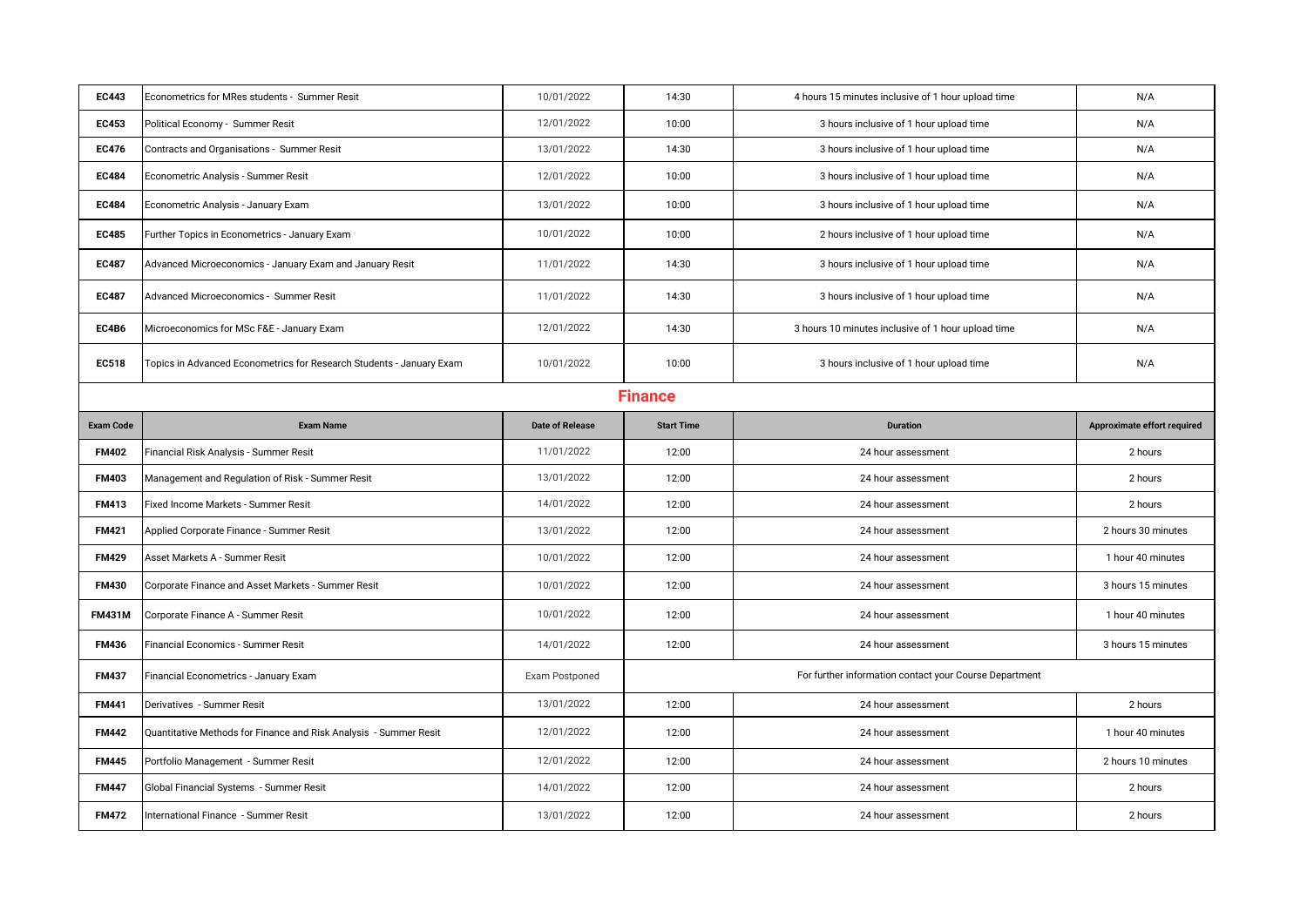| <b>FM473B</b>      | Finance I - January Exam and January Resit                             | 13/01/2022             | 12:00             | 24 hour assessment                                                                                                                | 2 hours 15 minutes          |  |  |  |
|--------------------|------------------------------------------------------------------------|------------------------|-------------------|-----------------------------------------------------------------------------------------------------------------------------------|-----------------------------|--|--|--|
| <b>FM473L</b>      | Financial Markets - Summer Resit                                       | 13/01/2022             | 12:00             | 24 hour assessment                                                                                                                | 2 hours 15 minutes          |  |  |  |
| <b>FM473M</b>      | Financial Markets - Summer Resit                                       | 13/01/2022             | 12:00             | 24 hour assessment                                                                                                                | 2 hours 15 minutes          |  |  |  |
| <b>FM474L</b>      | Managerial Finance - Summer Resit                                      | 10/01/2022             | 12:00             | 24 hour assessment                                                                                                                | 2 hours                     |  |  |  |
| <b>Government</b>  |                                                                        |                        |                   |                                                                                                                                   |                             |  |  |  |
| <b>Exam Code</b>   | <b>Exam Name</b>                                                       | <b>Date of Release</b> | <b>Start Time</b> | <b>Duration</b>                                                                                                                   | Approximate effort required |  |  |  |
| GV4C9              | Globalization and Democratization in Southeast Asia - January Exam     | 10/01/2022             | 12:00             | 24 hour assessment                                                                                                                | 2 hours                     |  |  |  |
| <b>GV4G4</b>       | Comparative Conflict Analysis - January Exam                           | 13/01/2022             | 12:00             | 24 hour assessment                                                                                                                | 3 hours                     |  |  |  |
|                    | <b>Information Systems and Innovation Group</b>                        |                        |                   |                                                                                                                                   |                             |  |  |  |
| <b>Exam Code</b>   | <b>Exam Name</b>                                                       | <b>Date of Release</b> | <b>Start Time</b> | <b>Duration</b>                                                                                                                   | Approximate effort required |  |  |  |
| <b>IS472</b>       | Global Strategy, Management and Information Systems - Summer Resit     | 14/01/2022             | 10:00             | 4 hours inclusive of 1 hour upload time                                                                                           | N/A                         |  |  |  |
| <b>Mathematics</b> |                                                                        |                        |                   |                                                                                                                                   |                             |  |  |  |
|                    |                                                                        |                        |                   |                                                                                                                                   |                             |  |  |  |
| <b>Exam Code</b>   | <b>Exam Name</b>                                                       | <b>Date of Release</b> | <b>Start Time</b> | <b>Duration</b>                                                                                                                   | Approximate effort required |  |  |  |
| <b>MA100</b>       | Mathematical Methods - January Exam                                    | 13/01/2022             | 12:00             | 24 hour assessment                                                                                                                | 1 hour                      |  |  |  |
| MA107              | Quantitative Methods (Mathematics) - January Exam                      | 10/01/2022             | 12:00             | 24 hour assessment                                                                                                                | 2 hours                     |  |  |  |
| <b>MA402</b>       | Game Theory I - Summer Resit                                           | 14/01/2022             | 12:00             | 3 hours inclusive of 1 hour upload time - a time limited assessment to be<br>taken at any time within a 24 hour window            | N/A                         |  |  |  |
| MA407              | Algorithms and Computation - Summer Resit                              | 14/01/2022             | 12:00             | 3 hours 30 minutes inclusive of 1 hour upload time - a time limited<br>assessment to be taken at any time within a 24 hour window | N/A                         |  |  |  |
| MA409              | Continuous Time Optimisation - Summer Resit                            | 10/01/2022             | 12:00             | 3 hours inclusive of 1 hour upload time - a time limited assessment to be<br>taken at any time within a 24 hour window            | N/A                         |  |  |  |
| MA415              | The Mathematics of the Black and Scholes Theory - Summer Resit         | 10/01/2022             | 12:00             | 3 hours inclusive of 1 hour upload time - a time limited assessment to be<br>taken at any time within a 24 hour window            | N/A                         |  |  |  |
| MA416              | The Foundations of Interest Rate and Credit Risk Theory - Summer Resit | 13/01/2022             | 12:00             | 3 hours inclusive of 1 hour upload time - a time limited assessment to be<br>taken at any time within a 24 hour window            | N/A                         |  |  |  |
| <b>MA420</b>       | Quantifying Risk and Modelling Alternative Markets - Summer Resit      | 10/01/2022             | 12:00             | 3 hours inclusive of 1 hour upload time - a time limited assessment to be<br>taken at any time within a 24 hour window            | N/A                         |  |  |  |
| MA423              | Fundamentals of Operations Research - Summer Resit                     | 14/01/2022             | 12:00             | 4 hours inclusive of 1 hour upload time - a time limited assessment to be<br>taken at any time within a 24 hour window            | N/A                         |  |  |  |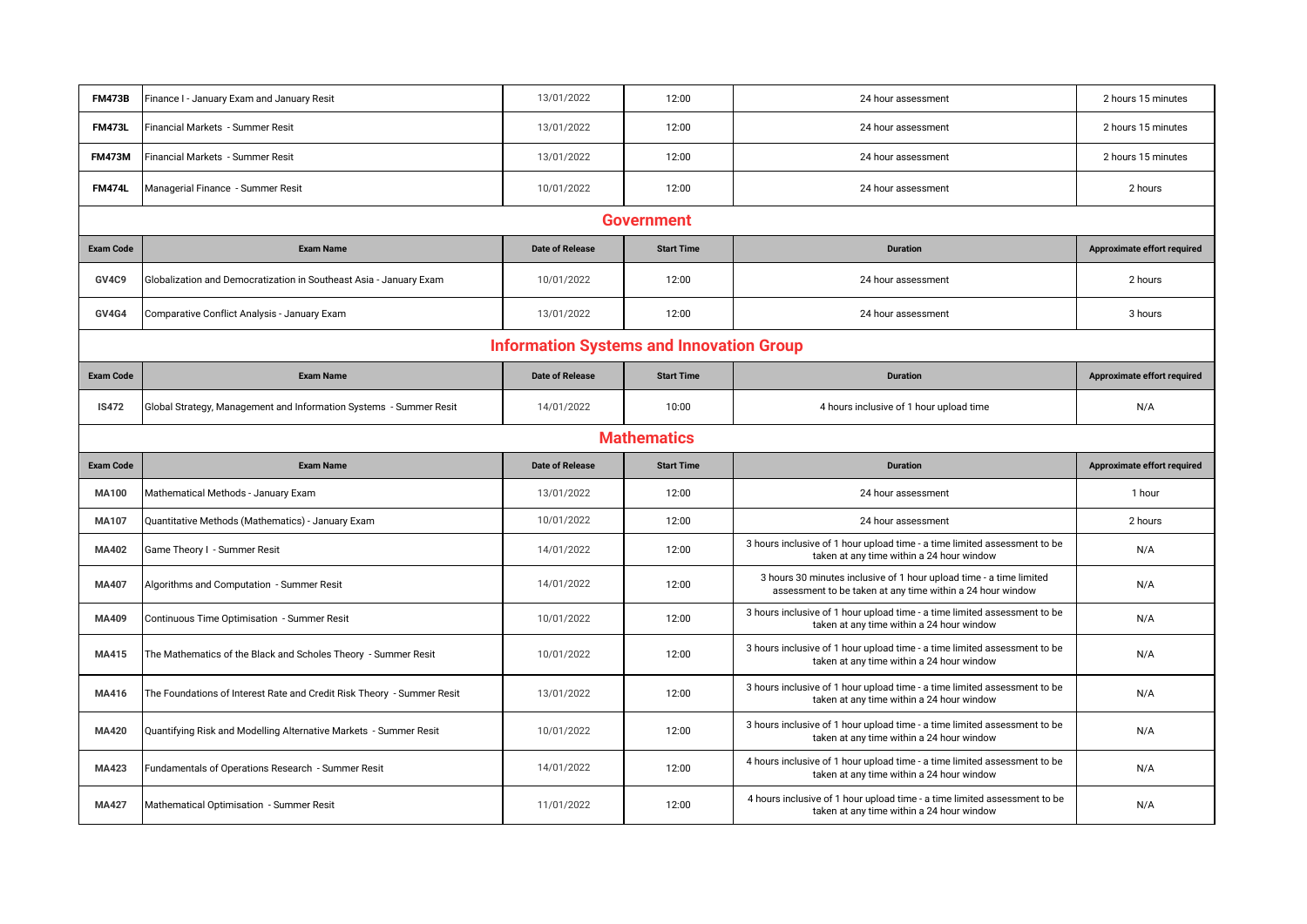| <b>MA428</b>                    | Combinatorial Optimisation - Summer Resit                                                                                         | 10/01/2022             | 12:00              | 4 hours inclusive of 1 hour upload time - a time limited assessment to be<br>taken at any time within a 24 hour window | N/A                         |  |
|---------------------------------|-----------------------------------------------------------------------------------------------------------------------------------|------------------------|--------------------|------------------------------------------------------------------------------------------------------------------------|-----------------------------|--|
| <b>Media and Communications</b> |                                                                                                                                   |                        |                    |                                                                                                                        |                             |  |
| <b>Exam Code</b>                | <b>Exam Name</b>                                                                                                                  | <b>Date of Release</b> | <b>Start Time</b>  | <b>Duration</b>                                                                                                        | Approximate effort required |  |
| MC4M1<br>(MY464)                | Methods of Research in Media & Communications (including Qualitative &<br>Quantitative Analysis) - January Exam and January Resit | 12/01/2022             | 10:00              | 2 hours 30 minutes inclusive of 30 minutes upload time                                                                 | N/A                         |  |
| MC4M2<br>(MY464)                | Advanced Methods of Research in Media & Communications (including<br>Qualitative & Quantitative Analysis) - January Exam          | 12/01/2022             | 10:00              | 2 hours 30 minutes inclusive of 30 minutes upload time                                                                 | N/A                         |  |
| MC5M2<br>(MY464)                | Advanced Methods of Research in Media & Communications (including<br>Qualitative & Quantitative Analysis) - January Exam          | 12/01/2022             | 10:00              | 2 hours 30 minutes inclusive of 30 minutes upload time                                                                 | N/A                         |  |
| MC4M7                           | Methods of Research in Media & Communications (including Qualitative Analysis<br>& Applied Regression Analysis) - Summer Resit    | 14/01/2022             | 10:00              | 2 hours 30 minutes inclusive of 30 minutes upload time                                                                 | N/A                         |  |
|                                 |                                                                                                                                   |                        | <b>Management</b>  |                                                                                                                        |                             |  |
| <b>Exam Code</b>                | <b>Exam Name</b>                                                                                                                  | <b>Date of Release</b> | <b>Start Time</b>  | <b>Duration</b>                                                                                                        | Approximate effort required |  |
| <b>MG465</b>                    | Managerial Economics for Masters in Management Students - January Exam and<br>January Resit                                       | 13/01/2022             | 10:00              | 4 hours inclusive of 1 hour upload time                                                                                | N/A                         |  |
| MG4A3                           | Incentives and Governance in Organisations - Summer Resit                                                                         | 14/01/2022             | 10:00              | 3 hours inclusive of 1 hour upload time                                                                                | N/A                         |  |
| MG4A5                           | The Analysis of Strategy A - Summer Resit                                                                                         | 11/01/2022             | 10:00              | 3 hours inclusive of 1 hour upload time                                                                                | N/A                         |  |
| MG4A6                           | The Analysis of Strategy B - Summer Resit                                                                                         | 12/01/2022             | 10:00              | 3 hours inclusive of 1 hour upload time                                                                                | N/A                         |  |
| MG4A8                           | Strategy for the Information Economy - Summer Resit                                                                               | 10/01/2022             | 10:00              | 3 hours inclusive of 1 hour upload time                                                                                | N/A                         |  |
| MG4B6                           | Design and Management of Organisations - Summer Resit                                                                             | 14/01/2022             | 14:30              | 3 hours inclusive of 1 hour upload time                                                                                | N/A                         |  |
| MG4F7                           | Business Analysis - January Exam                                                                                                  | 14/01/2022             | 10:00              | 3 hours 15 minutes inclusive of 1 hour upload time                                                                     | N/A                         |  |
|                                 |                                                                                                                                   |                        | <b>Methodology</b> |                                                                                                                        |                             |  |
| <b>Exam Code</b>                | <b>Exam Name</b>                                                                                                                  | <b>Date of Release</b> | <b>Start Time</b>  | <b>Duration</b>                                                                                                        | Approximate effort required |  |
| <b>MY451L</b>                   | Introduction to Quantitative Analysis - Summer Resit                                                                              | 12/01/2022             | 10:00              | 2 hours 30 minutes inclusive of 30 minutes upload time                                                                 | N/A                         |  |
| <b>MY451M</b>                   | Introduction to Quantitative Analysis - Summer Resit                                                                              | 12/01/2022             | 10:00              | 2 hours 30 minutes inclusive of 30 minutes upload time                                                                 | N/A                         |  |
| <b>MY452L</b>                   | Applied Regression Analysis - Summer Resit - Summer Resit                                                                         | 14/01/2022             | 10:00              | 2 hours 30 minutes inclusive of 30 minutes upload time                                                                 | N/A                         |  |
| <b>MY452M</b>                   | Applied Regression Analysis - Summer Resit                                                                                        | 14/01/2022             | 10:00              | 2 hours 30 minutes inclusive of 30 minutes upload time                                                                 | N/A                         |  |
| MY455                           | Multivariate Analysis and Measurement - Summer Resit                                                                              | 13/01/2022             | 10:00              | 2 hours 30 minutes inclusive of 30 minutes upload time                                                                 | N/A                         |  |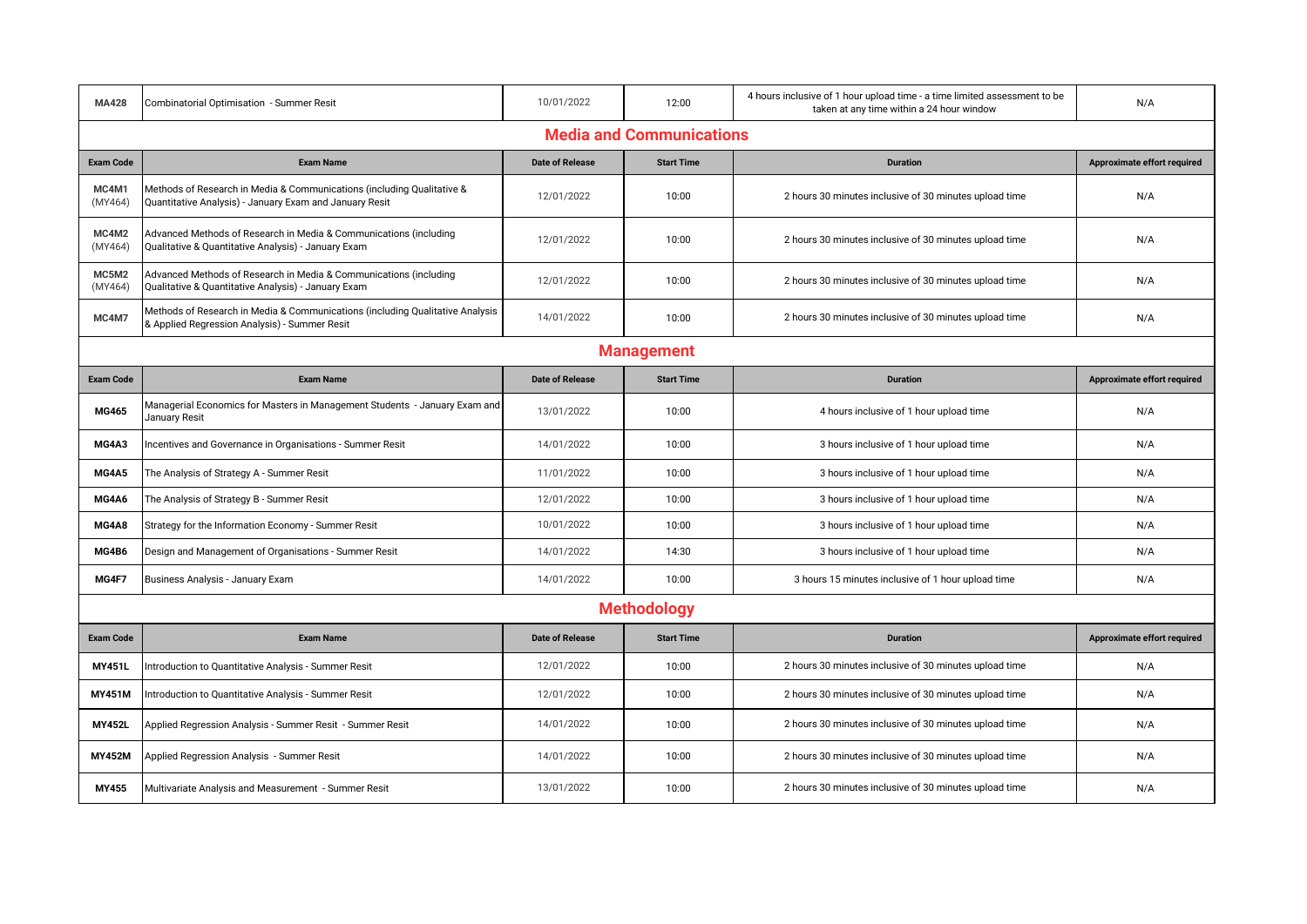| <b>MY457</b>                                   | Causal Inference for Observational and Experimental Studies - Summer Resit                                       | 10/01/2022             | 14:30                          | 2 hours 30 minutes inclusive of 30 minutes upload time                                                                                        | N/A                                |  |  |  |  |
|------------------------------------------------|------------------------------------------------------------------------------------------------------------------|------------------------|--------------------------------|-----------------------------------------------------------------------------------------------------------------------------------------------|------------------------------------|--|--|--|--|
| MY465                                          | Intermediate Quantitative Analysis - January Exam                                                                | 10/01/2022             | 10:00                          | 2 hours 30 minutes inclusive of 30 minutes upload time                                                                                        | N/A                                |  |  |  |  |
| <b>MY4M2</b>                                   | Foundations of Social Research 2 - Summer Resit                                                                  | 14/01/2022             | 10:00                          | 2 hours 30 minutes inclusive of 30 minutes upload time                                                                                        | N/A                                |  |  |  |  |
| <b>MY551M</b>                                  | ntroduction to Quantitative Analysis - Summer Resit                                                              | 12/01/2022             | 10:00                          | 2 hours 30 minutes inclusive of 30 minutes upload time                                                                                        | N/A                                |  |  |  |  |
| <b>MY552L</b>                                  | Applied Regression Analysis - Summer Resit                                                                       | 14/01/2022             | 10:00                          | 2 hours 30 minutes inclusive of 30 minutes upload time                                                                                        | N/A                                |  |  |  |  |
|                                                | <b>Psychological and Behavioural Science</b>                                                                     |                        |                                |                                                                                                                                               |                                    |  |  |  |  |
| <b>Exam Code</b>                               | <b>Exam Name</b>                                                                                                 | <b>Date of Release</b> | <b>Start Time</b>              | <b>Duration</b>                                                                                                                               | <b>Approximate effort required</b> |  |  |  |  |
| <b>PB411</b>                                   | Methods for Social Psychology Research: Qualitative and Quantitative Methods -<br>January Exam and January Resit | 10/01/2022             | 10:00                          | 2 hours 30 minutes inclusive of 30 minutes upload time                                                                                        | N/A                                |  |  |  |  |
| <b>PB414</b>                                   | Advanced Methods for Social Psychology Research: Qualitative and Quantitative<br>Methods - Summer Resit          | 14/01/2022             | 10:00                          | 2 hours 30 minutes inclusive of 30 minutes upload time                                                                                        | N/A                                |  |  |  |  |
| <b>Philosophy, Logic and Scientific Method</b> |                                                                                                                  |                        |                                |                                                                                                                                               |                                    |  |  |  |  |
| <b>Exam Code</b>                               | <b>Exam Name</b>                                                                                                 | <b>Date of Release</b> | <b>Start Time</b>              | <b>Duration</b>                                                                                                                               | Approximate effort required        |  |  |  |  |
| PH111                                          | Introduction to Logic - January Exam                                                                             | 13/01/2022             | 12:00                          | 24 hour assessment                                                                                                                            | 2 hours 15 minutes                 |  |  |  |  |
|                                                |                                                                                                                  |                        |                                |                                                                                                                                               |                                    |  |  |  |  |
| PH502                                          | Logic and Probability - January Exam                                                                             | 13/01/2022             | 12:00                          | 24 hour assessment                                                                                                                            | 2 hours 15 minutes                 |  |  |  |  |
|                                                |                                                                                                                  |                        | <b>School of Public Policy</b> |                                                                                                                                               |                                    |  |  |  |  |
| <b>Exam Code</b>                               | <b>Exam Name</b>                                                                                                 | <b>Date of Release</b> | <b>Start Time</b>              | <b>Duration</b>                                                                                                                               | Approximate effort required        |  |  |  |  |
| PP419                                          | Advanced Empirical Methods for Policy Analysis - January Exam and January<br>Resit                               | 10/01/2022             | 12:00                          | 2 hours 45 minutes inclusive of 30 minutes upload time - a time limited<br>assessment to be taken at any time within a 24 hour window         | N/A                                |  |  |  |  |
| <b>PP440</b>                                   | Micro and Macro Economics (for Public Policy) - Summer Resit                                                     | 13/01/2022             | 10:00                          | 3 hours 45 minutes inclusive of 30 minutes upload time                                                                                        | N/A                                |  |  |  |  |
| <b>PP454</b>                                   | Development Economics - Summer Resit                                                                             | 14/01/2022             | 12:00                          | 24 hour assessment                                                                                                                            | 3 hours 15 minutes                 |  |  |  |  |
| <b>PP455</b>                                   | Quantitative Approaches and Policy Analysis - Summer Resit                                                       | 10/01/2022             | 14:30                          | 3 hours 45 minutes inclusive of 30 minutes upload time                                                                                        | N/A                                |  |  |  |  |
|                                                |                                                                                                                  |                        | <b>Statistics</b>              |                                                                                                                                               |                                    |  |  |  |  |
| <b>Exam Code</b>                               | <b>Exam Name</b>                                                                                                 | <b>Date of Release</b> | <b>Start Time</b>              | <b>Duration</b>                                                                                                                               | Approximate effort required        |  |  |  |  |
| ST102                                          | Elementary Statistical Theory - January Exam                                                                     | 12/01/2022             | 10:00                          | 3 hours 10 minutes inclusive of 1 hour upload time<br>(2 hours 10 minutes inclusive of 1 hour upload time for resit and deferred<br>students) | N/A                                |  |  |  |  |